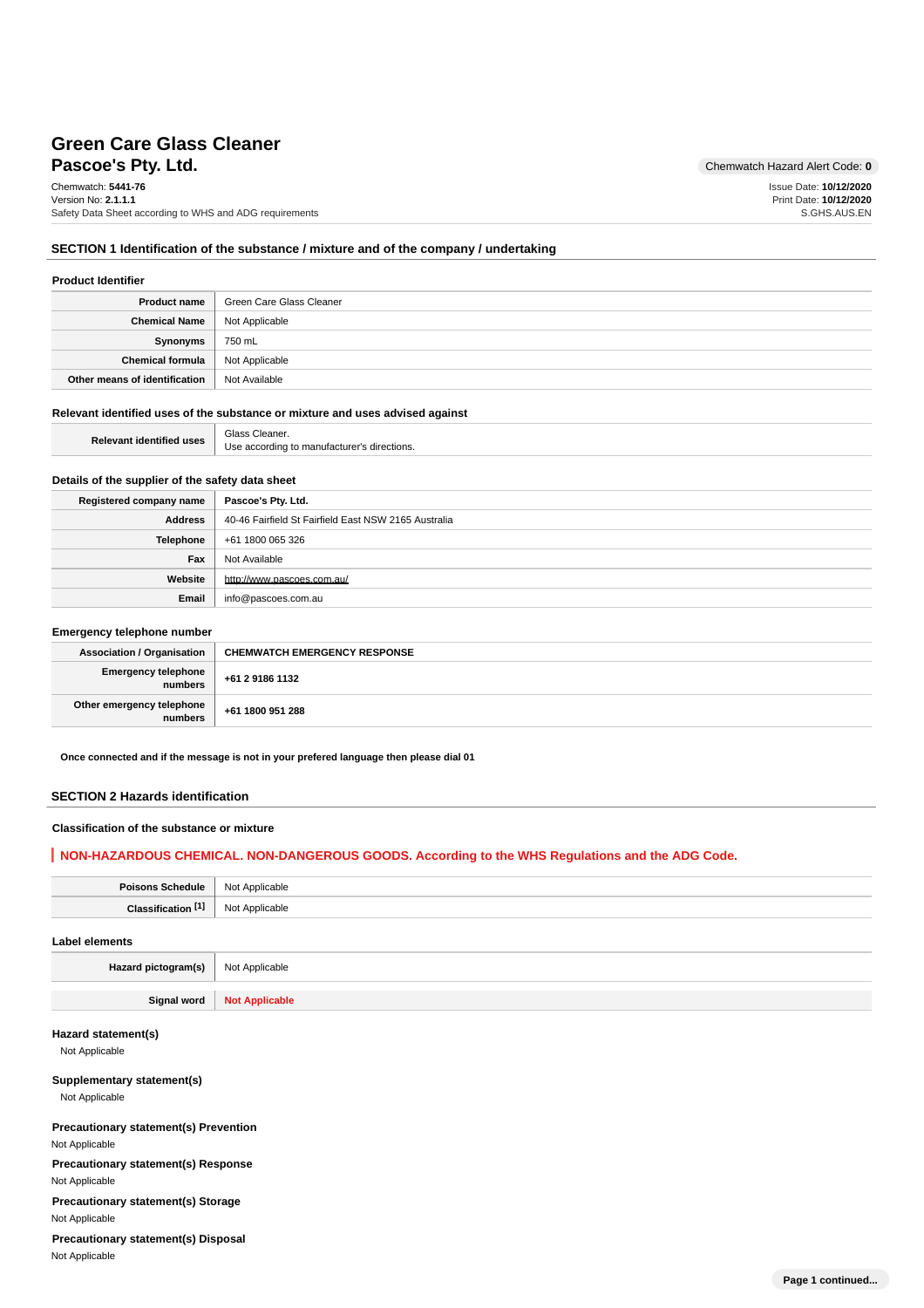# **SECTION 3 Composition / information on ingredients**

## **Substances**

See section below for composition of Mixtures

# **Mixtures**

| <b>CAS No</b> | %[weight] | Name                                       |
|---------------|-----------|--------------------------------------------|
| Not Available | < 0.5     | enzyme blend.                              |
| Not Available | >90       | Ingredients determined not to be hazardous |

## **SECTION 4 First aid measures**

### **Description of first aid measures**

| <b>Eye Contact</b>  | If this product comes in contact with eyes:<br>▶ Wash out immediately with water.<br>If irritation continues, seek medical attention.<br>Removal of contact lenses after an eye injury should only be undertaken by skilled personnel. |
|---------------------|----------------------------------------------------------------------------------------------------------------------------------------------------------------------------------------------------------------------------------------|
| <b>Skin Contact</b> | If skin or hair contact occurs:<br>Flush skin and hair with running water (and soap if available).<br>Seek medical attention in event of irritation.                                                                                   |
| Inhalation          | If fumes, aerosols or combustion products are inhaled remove from contaminated area.<br>Other measures are usually unnecessary.                                                                                                        |
| Ingestion           | Immediately give a glass of water.<br>First aid is not generally required. If in doubt, contact a Poisons Information Centre or a doctor.                                                                                              |

### **Indication of any immediate medical attention and special treatment needed**

Treat symptomatically.

## **SECTION 5 Firefighting measures**

#### **Extinguishing media**

The product contains a substantial proportion of water, therefore there are no restrictions on the type of extinguishing media which may be used. Choice of extinguishing media should take into account surrounding areas.

Though the material is non-combustible, evaporation of water from the mixture, caused by the heat of nearby fire, may produce floating layers of combustible substances. In such an event consider:

 $\cdot$  foam.

#### **Special hazards arising from the substrate or mixture**

**Fire Incompatibility** None known.

#### **Advice for firefighters**

| <b>Fire Fighting</b>         | Alert Fire Brigade and tell them location and nature of hazard.<br>• Wear breathing apparatus plus protective gloves in the event of a fire.<br>▶ Prevent, by any means available, spillage from entering drains or water courses.<br>▶ Use fire fighting procedures suitable for surrounding area. |
|------------------------------|-----------------------------------------------------------------------------------------------------------------------------------------------------------------------------------------------------------------------------------------------------------------------------------------------------|
| <b>Fire/Explosion Hazard</b> | The material is not readily combustible under normal conditions.<br>However, it will break down under fire conditions and the organic component may burn.<br>Not considered to be a significant fire risk.<br>Heat may cause expansion or decomposition with violent rupture of containers.         |
|                              | Decomposes on heating and produces toxic fumes of:<br>carbon dioxide (CO2)<br>sulfur oxides (SOx)<br>other pyrolysis products typical of burning organic material.                                                                                                                                  |
| <b>HAZCHEM</b>               | Not Applicable                                                                                                                                                                                                                                                                                      |

#### **SECTION 6 Accidental release measures**

# **Personal precautions, protective equipment and emergency procedures**

See section 8

## **Environmental precautions**

See section 12

#### **Methods and material for containment and cleaning up**

| <b>Minor Spills</b> | Clean up all spills immediately.<br>Avoid breathing vapours and contact with skin and eyes.<br>Control personal contact with the substance, by using protective equipment.<br>Contain and absorb spill with sand, earth, inert material or vermiculite. |
|---------------------|---------------------------------------------------------------------------------------------------------------------------------------------------------------------------------------------------------------------------------------------------------|
| <b>Major Spills</b> | Minor hazard.<br>Clear area of personnel.<br>Alert Fire Brigade and tell them location and nature of hazard.<br>Control personal contact with the substance, by using protective equipment as required.                                                 |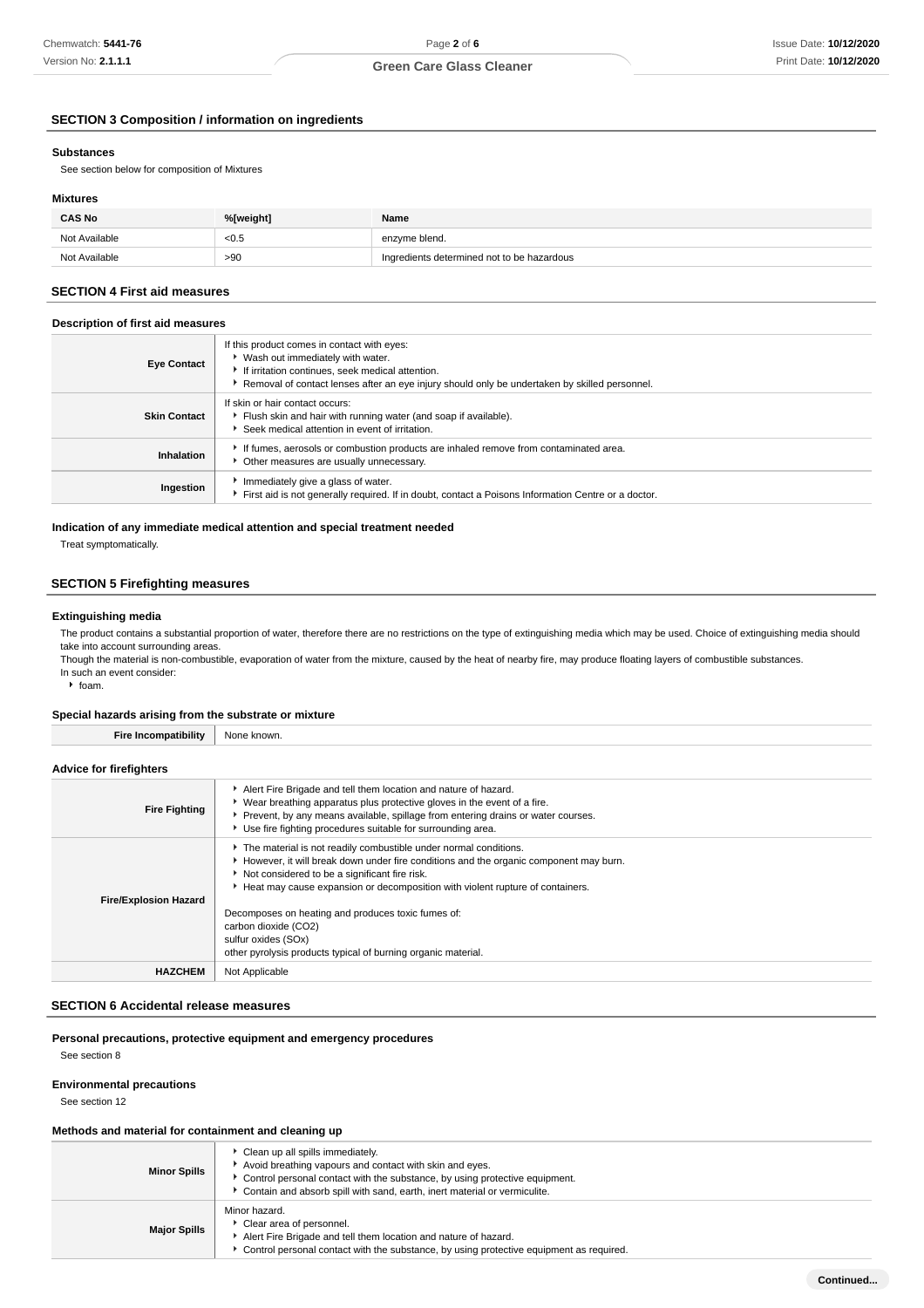## **Green Care Glass Cleaner**

Personal Protective Equipment advice is contained in Section 8 of the SDS.

## **SECTION 7 Handling and storage**

| Precautions for safe handling |                                                                                                                                                                                      |  |  |
|-------------------------------|--------------------------------------------------------------------------------------------------------------------------------------------------------------------------------------|--|--|
| Safe handling                 | Limit all unnecessary personal contact.<br>▶ Wear protective clothing when risk of exposure occurs.<br>Use in a well-ventilated area.<br>Avoid contact with incompatible materials.  |  |  |
| Other information             | Store in original containers.<br>Keep containers securely sealed.<br>Store in a cool, dry, well-ventilated area.<br>Store away from incompatible materials and foodstuff containers. |  |  |

#### **Conditions for safe storage, including any incompatibilities**

| Suitable container             | • Polyethylene or polypropylene container.<br>Packing as recommended by manufacturer.<br>• Check all containers are clearly labelled and free from leaks. |
|--------------------------------|-----------------------------------------------------------------------------------------------------------------------------------------------------------|
| <b>Storage incompatibility</b> | Avoid contamination of water, foodstuffs, feed or seed.<br>None known                                                                                     |

### **SECTION 8 Exposure controls / personal protection**

### **Control parameters**

### **Occupational Exposure Limits (OEL)**

### **INGREDIENT DATA**

Not Available

#### **Emergency Limits**

| Ingredient               | <b>Material name</b> | TEEL-1        | TEEL-2              | TEEL-3        |
|--------------------------|----------------------|---------------|---------------------|---------------|
| Green Care Glass Cleaner | Not Available        | Not Available | Not Available       | Not Available |
|                          |                      |               |                     |               |
| Ingredient               | <b>Original IDLH</b> |               | <b>Revised IDLH</b> |               |
| Green Care Glass Cleaner | Not Available        |               | Not Available       |               |

#### **Exposure controls**

| Appropriate engineering<br>controls | Engineering controls are used to remove a hazard or place a barrier between the worker and the hazard. Well-designed engineering controls can<br>be highly effective in protecting workers and will typically be independent of worker interactions to provide this high level of protection.<br>The basic types of engineering controls are:<br>Process controls which involve changing the way a job activity or process is done to reduce the risk.<br>Enclosure and/or isolation of emission source which keeps a selected hazard "physically" away from the worker and ventilation that strategically<br>"adds" and "removes" air in the work environment.   |
|-------------------------------------|-------------------------------------------------------------------------------------------------------------------------------------------------------------------------------------------------------------------------------------------------------------------------------------------------------------------------------------------------------------------------------------------------------------------------------------------------------------------------------------------------------------------------------------------------------------------------------------------------------------------------------------------------------------------|
| <b>Personal protection</b>          |                                                                                                                                                                                                                                                                                                                                                                                                                                                                                                                                                                                                                                                                   |
| Eye and face protection             | Safety glasses with side shields<br>Chemical goggles.<br>Contact lenses may pose a special hazard; soft contact lenses may absorb and concentrate irritants. A written policy document, describing<br>the wearing of lenses or restrictions on use, should be created for each workplace or task. This should include a review of lens absorption<br>and adsorption for the class of chemicals in use and an account of injury experience.                                                                                                                                                                                                                        |
| <b>Skin protection</b>              | See Hand protection below                                                                                                                                                                                                                                                                                                                                                                                                                                                                                                                                                                                                                                         |
| <b>Hands/feet protection</b>        | Wear general protective gloves, eg. light weight rubber gloves.<br>The selection of suitable gloves does not only depend on the material, but also on further marks of quality which vary from manufacturer to<br>manufacturer. Where the chemical is a preparation of several substances, the resistance of the glove material can not be calculated in advance<br>and has therefore to be checked prior to the application.<br>The exact break through time for substances has to be obtained from the manufacturer of the protective gloves and has to be observed when<br>making a final choice.<br>Personal hygiene is a key element of effective hand care. |
| <b>Body protection</b>              | See Other protection below                                                                                                                                                                                                                                                                                                                                                                                                                                                                                                                                                                                                                                        |
| Other protection                    | No special equipment needed when handling small quantities.<br><b>OTHERWISE:</b><br>• Overalls.<br><b>Barrier cream.</b><br>Eyewash unit.                                                                                                                                                                                                                                                                                                                                                                                                                                                                                                                         |

## **Recommended material(s)**

**GLOVE SELECTION INDEX**

Glove selection is based on a modified presentation of the:

 **"Forsberg Clothing Performance Index".**

 The effect(s) of the following substance(s) are taken into account in the **computergenerated** selection:

Green Care Glass Cleaner

## **Respiratory protection**

Type A-P Filter of sufficient capacity. (AS/NZS 1716 & 1715, EN 143:2000 & 149:2001, ANSI Z88 or national equivalent)

Selection of the Class and Type of respirator will depend upon the level of breathing zone contaminant and the chemical nature of the contaminant. Protection Factors (defined as the ratio of contaminant outside and inside the mask) may also be important.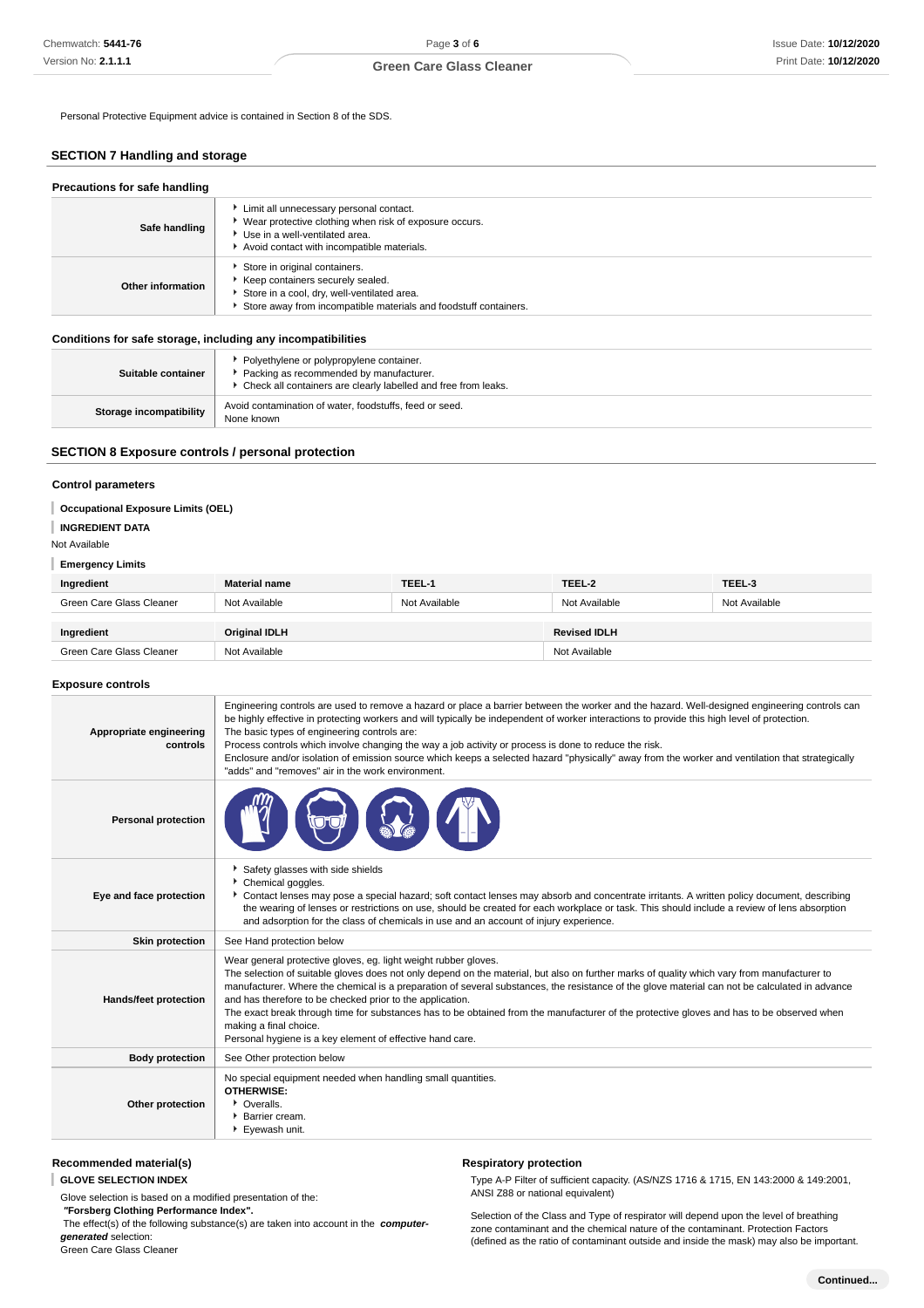## **Green Care Glass Cleaner**

| <b>Material</b> | <b>CPI</b> |
|-----------------|------------|
| <b>BUTYL</b>    | A          |
| <b>NEOPRENE</b> | A          |
| <b>VITON</b>    | A          |
| NATURAL RUBBER  | C          |
| <b>PVA</b>      | C          |

\* CPI - Chemwatch Performance Index

A: Best Selection

B: Satisfactory; may degrade after 4 hours continuous immersion

C: Poor to Dangerous Choice for other than short term immersion

**NOTE**: As a series of factors will influence the actual performance of the glove, a final selection must be based on detailed observation. -

\* Where the glove is to be used on a short term, casual or infrequent basis, factors such as "feel" or convenience (e.g. disposability), may dictate a choice of gloves which might otherwise be unsuitable following long-term or frequent use. A qualified practitioner should be consulted.

| Required<br>minimum<br>protection factor | Maximum gas/vapour<br>concentration present in air<br>p.p.m. (by volume) | Half-face<br>Respirator | <b>Full-Face</b><br>Respirator   |
|------------------------------------------|--------------------------------------------------------------------------|-------------------------|----------------------------------|
| up to 10                                 | 1000                                                                     | A-AUS /<br>Class1 P2    |                                  |
| up to 50                                 | 1000                                                                     | ۰                       | A-AUS/<br>Class 1 P <sub>2</sub> |
| up to 50                                 | 5000                                                                     | Airline *               |                                  |
| up to 100                                | 5000                                                                     | ۰                       | $A-2P2$                          |
| up to 100                                | 10000                                                                    | ٠                       | $A-3P2$                          |
| $100+$                                   |                                                                          |                         | Airline**                        |

\* - Continuous Flow \*\* - Continuous-flow or positive pressure demand A(All classes) = Organic vapours, B AUS or B1 = Acid gasses, B2 = Acid gas or hydrogen cyanide(HCN), B3 = Acid gas or hydrogen cyanide(HCN), E = Sulfur dioxide(SO2), G = Agricultural chemicals, K = Ammonia(NH3), Hg = Mercury, NO = Oxides of nitrogen,  $MB =$  Methyl bromide,  $AX =$  Low boiling point organic compounds(below 65 degC)

- Cartridge respirators should never be used for emergency ingress or in areas of unknown vapour concentrations or oxygen content.
- The wearer must be warned to leave the contaminated area immediately on detecting any odours through the respirator. The odour may indicate that the mask is not functioning properly, that the vapour concentration is too high, or that the mask is not properly fitted. Because of these limitations, only restricted use of cartridge respirators is considered appropriate.
- Cartridge performance is affected by humidity. Cartridges should be changed after 2 hr of continuous use unless it is determined that the humidity is less than 75%, in which case, cartridges can be used for 4 hr. Used cartridges should be discarded daily, regardless of the length of time used

#### **SECTION 9 Physical and chemical properties**

#### **Information on basic physical and chemical properties**

| Appearance                                      | Clear, blue, water-thin liquid with characteristic odour; miscible with water. |                                            |                |
|-------------------------------------------------|--------------------------------------------------------------------------------|--------------------------------------------|----------------|
|                                                 |                                                                                |                                            |                |
| <b>Physical state</b>                           | Liquid                                                                         | Relative density (Water = 1)               | $0.95 - 1.05$  |
| Odour                                           | Not Available                                                                  | Partition coefficient n-octanol<br>/ water | Not Available  |
| <b>Odour threshold</b>                          | Not Available                                                                  | Auto-ignition temperature (°C)             | Not Available  |
| pH (as supplied)                                | $9 - 10$                                                                       | Decomposition temperature                  | Not Available  |
| Melting point / freezing point<br>(°C)          | Not Available                                                                  | Viscosity (cSt)                            | Not Available  |
| Initial boiling point and boiling<br>range (°C) | Not Available                                                                  | Molecular weight (g/mol)                   | Not Applicable |
| Flash point (°C)                                | Not Applicable                                                                 | <b>Taste</b>                               | Not Available  |
| <b>Evaporation rate</b>                         | Not Available                                                                  | <b>Explosive properties</b>                | Not Available  |
| Flammability                                    | Not Applicable                                                                 | <b>Oxidising properties</b>                | Not Available  |
| Upper Explosive Limit (%)                       | Not Applicable                                                                 | Surface Tension (dyn/cm or<br>$mN/m$ )     | Not Available  |
| Lower Explosive Limit (%)                       | Not Applicable                                                                 | <b>Volatile Component (%vol)</b>           | Not Available  |
| Vapour pressure (kPa)                           | Not Available                                                                  | Gas group                                  | Not Available  |
| Solubility in water                             | Miscible                                                                       | pH as a solution (1%)                      | Not Available  |
| Vapour density $(Air = 1)$                      | Not Available                                                                  | VOC g/L                                    | Not Available  |

# **SECTION 10 Stability and reactivity**

| Reactivity                                 | See section 7                                                             |
|--------------------------------------------|---------------------------------------------------------------------------|
| <b>Chemical stability</b>                  | Product is considered stable and hazardous polymerisation will not occur. |
| Possibility of hazardous<br>reactions      | See section 7                                                             |
| <b>Conditions to avoid</b>                 | See section 7                                                             |
| Incompatible materials                     | See section 7                                                             |
| <b>Hazardous decomposition</b><br>products | See section 5                                                             |

## **SECTION 11 Toxicological information**

# **Information on toxicological effects**

**Inhaled**

The material is not thought to produce adverse health effects or irritation of the respiratory tract (as classified by EC Directives using animal models). Nevertheless, good hygiene practice requires that exposure be kept to a minimum and that suitable control measures be used in an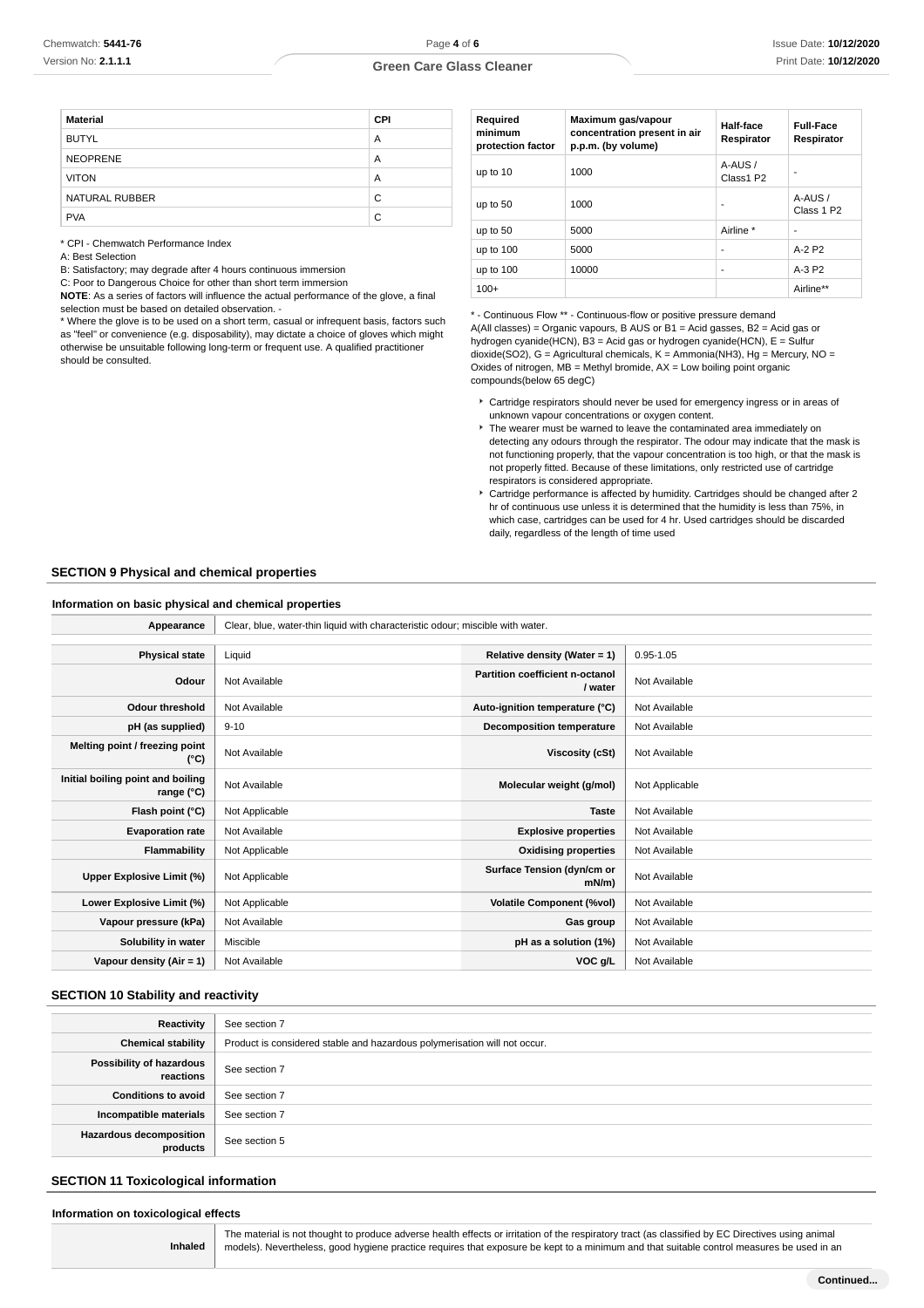## **Green Care Glass Cleaner**

|                     | occupational setting.<br>Not normally a hazard due to non-volatile nature of product                                                                                                                                                                                                                        |
|---------------------|-------------------------------------------------------------------------------------------------------------------------------------------------------------------------------------------------------------------------------------------------------------------------------------------------------------|
| Ingestion           | The material has NOT been classified by EC Directives or other classification systems as "harmful by ingestion". This is because of the lack of<br>corroborating animal or human evidence.                                                                                                                  |
| <b>Skin Contact</b> | The material is not thought to produce adverse health effects or skin irritation following contact (as classified by EC Directives using animal<br>models). Nevertheless, good hygiene practice requires that exposure be kept to a minimum and that suitable gloves be used in an occupational<br>setting. |
| Eye                 | Although the liquid is not thought to be an irritant (as classified by EC Directives), direct contact with the eye may produce transient discomfort<br>characterised by tearing or conjunctival redness (as with windburn).                                                                                 |
| Chronic             | Long-term exposure to the product is not thought to produce chronic effects adverse to the health (as classified by EC Directives using animal<br>models); nevertheless exposure by all routes should be minimised as a matter of course.                                                                   |
|                     |                                                                                                                                                                                                                                                                                                             |

**Legend:** 1. Value obtained from Europe ECHA Registered Substances - Acute toxicity 2.\* Value obtained from manufacturer's SDS. Unless otherwise specified data extracted from RTECS - Register of Toxic Effect of chemical Substances

| <b>Acute Toxicity</b>                | × | Carcinogenicity                 | ×                                                                                                                                                                                                                             |
|--------------------------------------|---|---------------------------------|-------------------------------------------------------------------------------------------------------------------------------------------------------------------------------------------------------------------------------|
| <b>Skin Irritation/Corrosion</b>     | × | Reproductivity                  | ×                                                                                                                                                                                                                             |
| <b>Serious Eye Damage/Irritation</b> | × | <b>STOT - Single Exposure</b>   | $\boldsymbol{\times}$                                                                                                                                                                                                         |
| Respiratory or Skin<br>sensitisation | × | <b>STOT - Repeated Exposure</b> | ×                                                                                                                                                                                                                             |
| <b>Mutagenicity</b>                  | × | <b>Aspiration Hazard</b>        | ×                                                                                                                                                                                                                             |
|                                      |   |                                 | Louisian L. L. Battle and contained and developed and Cliffic advantational conditions of the contact the contact of the contact of the contact of the contact of the contact of the contact of the contact of the contact of |

**Legend:**  $\mathbf{X}$  – Data either not available or does not fill the criteria for classification – Data available to make classification

# **SECTION 12 Ecological information**

| <b>Toxicity</b>                  |                         |                                                                                                                                                                                                                                                                                                                                                                                                 |                                       |                  |                  |
|----------------------------------|-------------------------|-------------------------------------------------------------------------------------------------------------------------------------------------------------------------------------------------------------------------------------------------------------------------------------------------------------------------------------------------------------------------------------------------|---------------------------------------|------------------|------------------|
|                                  | Endpoint                | <b>Test Duration (hr)</b>                                                                                                                                                                                                                                                                                                                                                                       | <b>Species</b>                        | Value            | Source           |
| <b>Green Care Glass Cleaner</b>  | Not<br>Available        | Not Available                                                                                                                                                                                                                                                                                                                                                                                   | Not Available                         | Not<br>Available | Not<br>Available |
| Legend:                          |                         | Extracted from 1. IUCLID Toxicity Data 2. Europe ECHA Registered Substances - Ecotoxicological Information - Aquatic Toxicity 3. EPIWIN Suite<br>V3.12 (QSAR) - Aquatic Toxicity Data (Estimated) 4. US EPA, Ecotox database - Aquatic Toxicity Data 5. ECETOC Aquatic Hazard Assessment<br>Data 6. NITE (Japan) - Bioconcentration Data 7. METI (Japan) - Bioconcentration Data 8. Vendor Data |                                       |                  |                  |
| Persistence and degradability    |                         |                                                                                                                                                                                                                                                                                                                                                                                                 |                                       |                  |                  |
| Ingredient                       | Persistence: Water/Soil |                                                                                                                                                                                                                                                                                                                                                                                                 | Persistence: Air                      |                  |                  |
|                                  |                         | No Data available for all ingredients                                                                                                                                                                                                                                                                                                                                                           | No Data available for all ingredients |                  |                  |
| <b>Bioaccumulative potential</b> |                         |                                                                                                                                                                                                                                                                                                                                                                                                 |                                       |                  |                  |
| Ingredient                       | <b>Bioaccumulation</b>  |                                                                                                                                                                                                                                                                                                                                                                                                 |                                       |                  |                  |
|                                  |                         | No Data available for all ingredients                                                                                                                                                                                                                                                                                                                                                           |                                       |                  |                  |
| Mobility in soil                 |                         |                                                                                                                                                                                                                                                                                                                                                                                                 |                                       |                  |                  |
| Ingredient                       | <b>Mobility</b>         |                                                                                                                                                                                                                                                                                                                                                                                                 |                                       |                  |                  |
|                                  |                         | No Data available for all ingredients                                                                                                                                                                                                                                                                                                                                                           |                                       |                  |                  |

# **SECTION 13 Disposal considerations**

| Waste treatment methods      |                                                                                                                                                                                                                                                                                                                                                                                                                                                                                                                                                                                                                                                                                                                                                                                                                                                                                                                                                                                                                                                                                                                                                                                                                                                                                                                                                  |
|------------------------------|--------------------------------------------------------------------------------------------------------------------------------------------------------------------------------------------------------------------------------------------------------------------------------------------------------------------------------------------------------------------------------------------------------------------------------------------------------------------------------------------------------------------------------------------------------------------------------------------------------------------------------------------------------------------------------------------------------------------------------------------------------------------------------------------------------------------------------------------------------------------------------------------------------------------------------------------------------------------------------------------------------------------------------------------------------------------------------------------------------------------------------------------------------------------------------------------------------------------------------------------------------------------------------------------------------------------------------------------------|
| Product / Packaging disposal | Legislation addressing waste disposal requirements may differ by country, state and/ or territory. Each user must refer to laws operating in their<br>area. In some areas, certain wastes must be tracked.<br>A Hierarchy of Controls seems to be common - the user should investigate:<br>Reduction<br>$\blacktriangleright$ Reuse<br>▶ Recycling<br>Disposal (if all else fails)<br>This material may be recycled if unused, or if it has not been contaminated so as to make it unsuitable for its intended use.<br><b>DO NOT</b> allow wash water from cleaning or process equipment to enter drains.<br>It may be necessary to collect all wash water for treatment before disposal.<br>In all cases disposal to sewer may be subject to local laws and regulations and these should be considered first.<br>Where in doubt contact the responsible authority.<br>Recycle wherever possible.<br>► Consult manufacturer for recycling options or consult local or regional waste management authority for disposal if no suitable treatment or<br>disposal facility can be identified.<br>▶ Dispose of by: burial in a land-fill specifically licensed to accept chemical and / or pharmaceutical wastes or incineration in a licensed<br>apparatus (after admixture with suitable combustible material).<br>Decontaminate empty containers. |